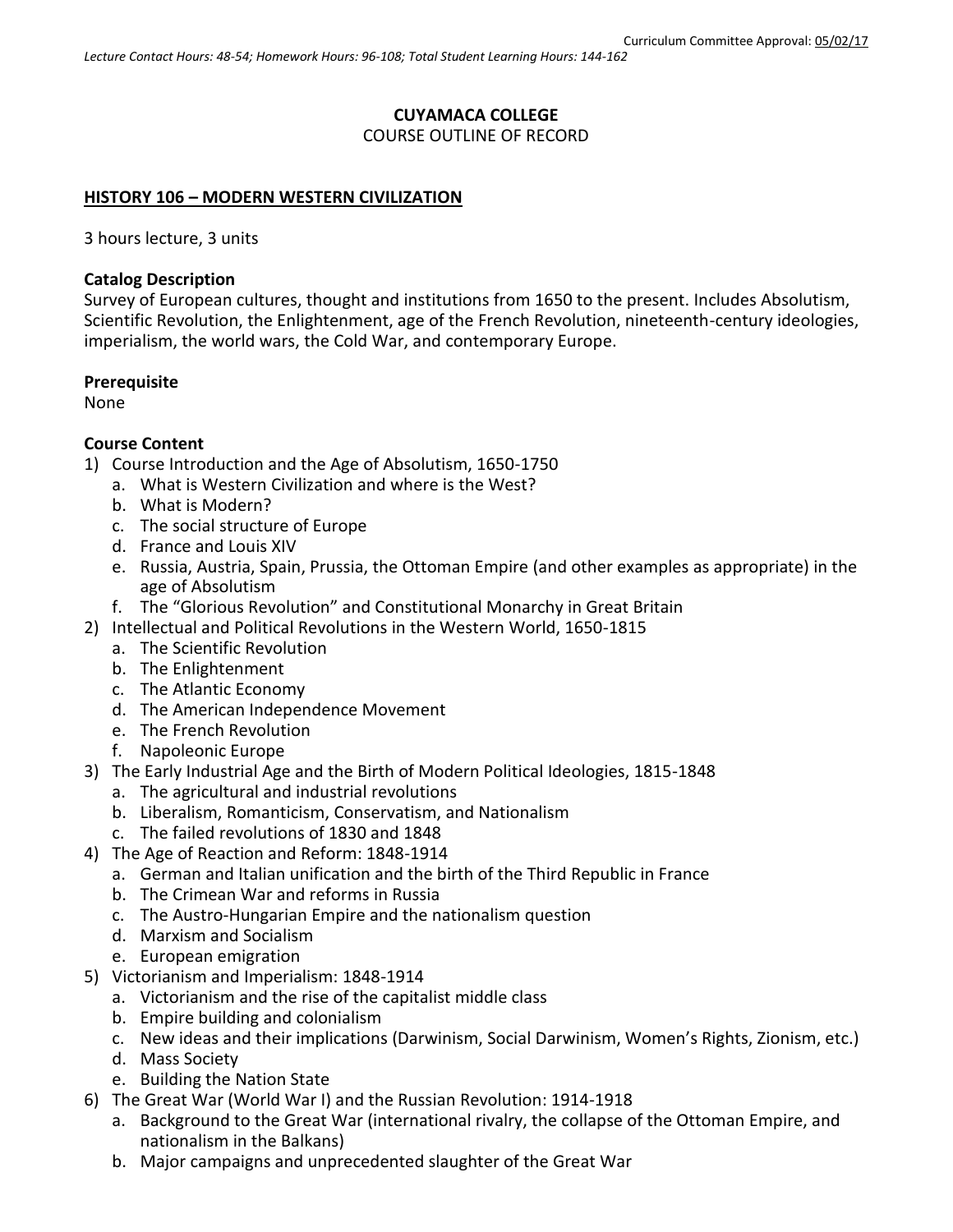- c. The home fronts in the Great War
- d. Collapse of the Central Powers and the Paris Peace
- e. Collapse of the Russian Empire and the Russian Revolution (including Marxist-Leninist theory)
- 7) Conflicting Ideologies in the Interwar Period: 1918-1939
	- a. Collapse of Empire and the reorganization of Eastern and Central Europe
	- b. Democracies and their weaknesses (e.g., the Weimar Republic)
	- c. Italian fascism and German National Socialism (Nazism)
	- d. Stalin and the Great Transformation in the USSR
	- e. The Spanish Civil War
	- f. Cultural Developments of the 1920s and 1930s (expressionism, Bauhaus, memory of the Great War, etc.)
- 8) The Second World War: 1939-1945
	- a. Background to the Second World War (including rearmament, appeasement, etc.)
	- b. Total War (including major campaigns, strategic bombing, etc.)
	- c. The home fronts
	- d. The Holocaust (origins, the Holocaust and the war, victims, and perpetrators)
	- e. The defeat of Germany (and brief discussion of the war in the Pacific)
- 9) Early Postwar and Cold War Europe: 1945 to the early 1950s
	- a. Occupied Europe (the new roles of the US and the USSR)
	- b. The ethnic and national reorganization of Europe
	- c. Democracy in the West and the rise of Soviet-sponsored communism in the East
	- d. Economics in the West: the Marshall Plan and the *Wirtschaftswunder*
	- e. Socialist Economics in the East: state planning and the impact of reparations
- 10) Cold War Europe: the 1950s through the 1970s
	- a. From the Coal and Steel Community to the European Economic Community
	- b. Economic Life in Eastern Europe
	- c. Cultural Life in Western Europe (including the role of the state and American influence or Cocacolonization, Rise of Feminism)
	- d. Cultural Life in Eastern Europe (including Socialist Realism and the role of the dissident artist, Feminism in the East)
	- e. Remembering and forgetting the war: coming to terms with the war and the Holocaust
	- f. NATO, the Warsaw Pact, armament and the threat of nuclear war
	- g. Decolonization (the Suez crisis, Britain's orderly retreat from Empire, France's violent decolonization [including Vietnam, the Algerian War and the Fifth Republic])
	- h. Communist repression (e.g., Hungary 1956, the Prague Spring and the Brezhnev Doctrine)
	- i. Terrorist groups and their causes in the West (ETA in Spain, the Red Army Faction in Germany, the Irish Republican Army in Northern Ireland, etc.)
- 11) The End of the Cold War: the 1980s
	- a. The Soviet War in Afghanistan and the end of the Brezhnev Doctrine
	- b. Gorbachev and his reforms: *glasnost* and *perestroika*
	- c. Reagan, Thatcher, and the acceleration of the arms race
	- d. Ideological and economic collapse in the East
	- e. People Power: People's Revolutions in communist Eastern Europe (East Germany and the fall of the Berlin Wall, Poland, Romania, etc.)
- 12) Europe Since the 1990s
	- a. The Revenge of Nationalism: the Break-up of the Soviet Union, the resurgence of Russia
	- b. The Balkan Wars: European failure and a new role for NATO
	- c. From EEC to European Union and the expansion of the EU
	- d. Economic decline and revitalization in the East (capitalist shock-therapy, labor migration to the West)
	- e. Minorities, demographics, and the problem of integration in modern Europe
	- f. Europe, terrorism, and the wars in Afghanistan and Iraq
	- g. Europe and Russia in the global economy
	- h. Europe and climate change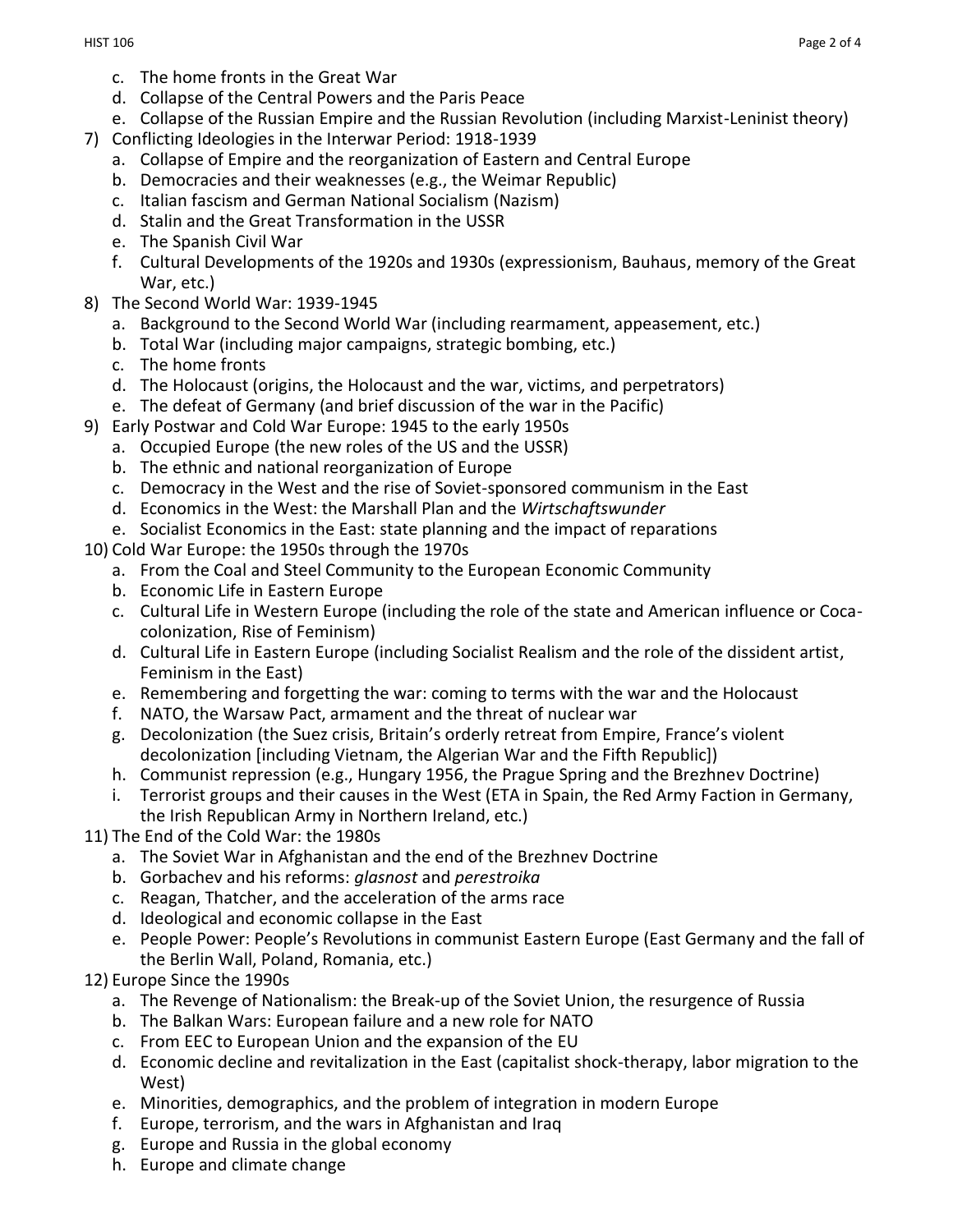- i. Culture in contemporary Europe (Americanization or globalization?)
- j. Europe in the Age of the Great Recession
- k. The future of the EU: integration or disintegration?
- l. Demographic change, immigration, refugees, the challenge of integration

# **Course Objectives**

Students will be able to:

- 1) Identify and recall major themes, events and figures in modern European history. Analyze the concept of the West.
- 2) Compare European societies in historical context (including state formation, social hierarchies, and gender hierarchies).
- 3) Catalog and interpret the role of religion, philosophy, and ideology in defining modern European history.
- 4) Identify the relationship between physical geography and climate on European history.
- 5) Recognize political geography and changes in political geography.
- 6) Recognize major historical theories relevant to modern European history (e.g., Marxism, the *Annales*, postmodern, etc.).
- 7) Evaluate and interpret the impact of cross-cultural contact and trade on the development of modern European history.
- 8) Analyze works of literature in the context of modern European history.
- 9) Discriminate between primary and secondary sources. Compose arguments using primary and secondary sources as appropriate.
- 10) Cite sources appropriately in written work using the Chicago Manual of Style (Turabian) or Modern Language Association formats.
- 11) Demonstrate an understanding of Western Civilization through multiple analytical categories such as race, class, gender and ethnicity.
- 12) Analyze the social and economic organization in the western world and explain their historical significance.
- 13) Explain the historical significance of major discoveries, inventions, and scientific achievements.
- 14) Explain the historical significance of cultural developments such as art, music, architecture, literature and religion.
- 15) Analyze the relevancy of history in today's world.

# **Method of Evaluation**

A grading system will be established by the instructor and implemented uniformly. Grades will be based on demonstrated proficiency in subject matter determined by multiple measurements for evaluation, one of which must be essay exams, skills demonstration or, where appropriate, the symbol system.

- 1) Quizzes and/or exams that measure the student's ability to identify and recall major themes, events and figures in modern European history.
- 2) Quizzes and/or exams that measure and verify the student's ability to identify the relationship between physical geography and climate on modern European history and recognize changes in political geography.
- 3) Write a timed in-class essay that evaluates and verifies the student's ability to formulate an argument based on historical theories, organize information chronologically and thematically, and recall major themes, events and figures in modern European history.
- 4) Write analytical papers that assess the student's ability to recognize themes, organize information, and interpret the significance of literature in modern European history.
- 5) Compile sources and write a research paper that demonstrates the student's ability to discriminate between primary and secondary sources, evaluate the relative quality of sources, organize information, and formulate an informed point of view and argument.

# **Special Materials Required of Student**

Computer access (available on campus)